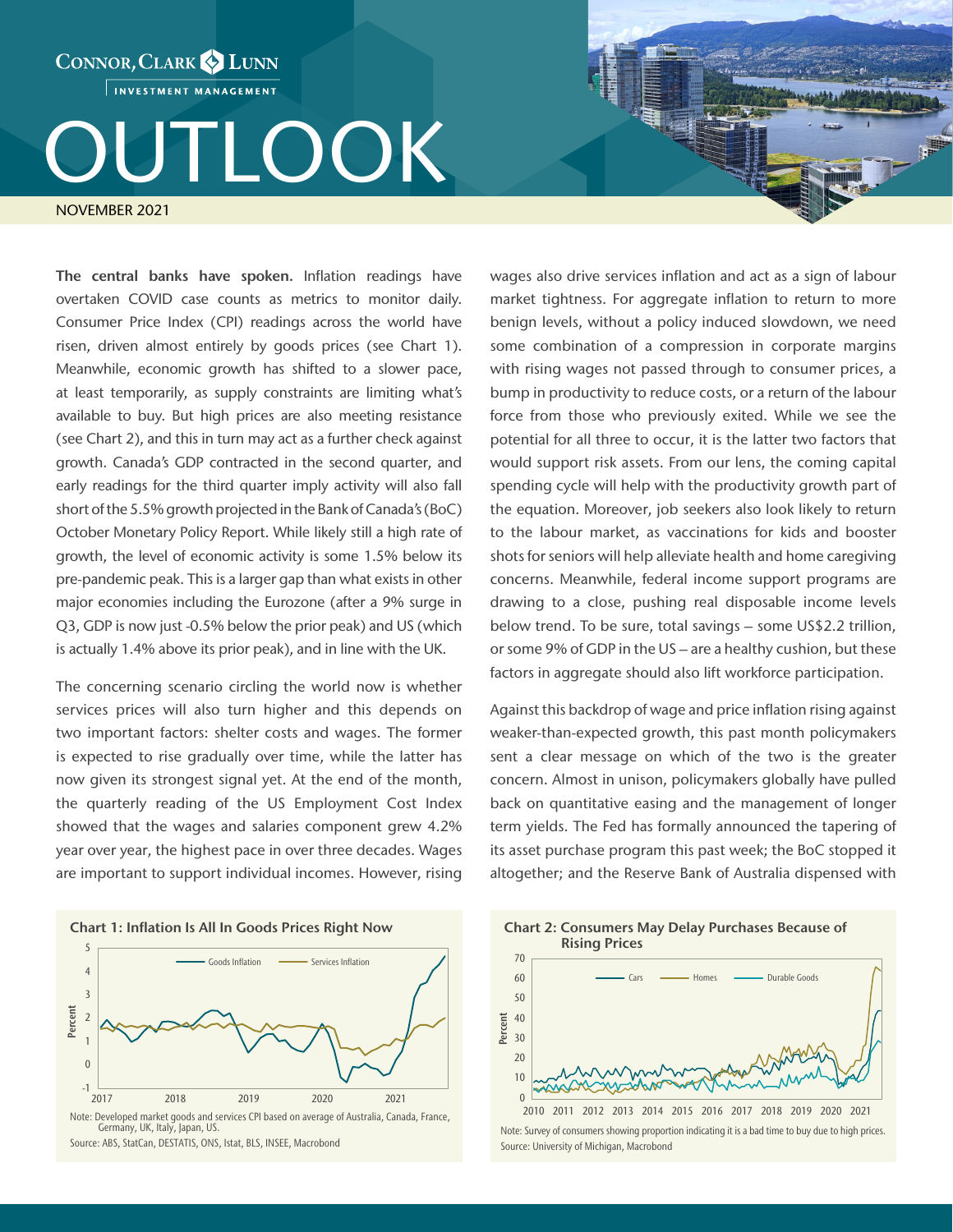its yield curve control program. The European Central Bank and Bank of Japan are notable exceptions. Still, through this period, bond markets have been a step ahead of central banks and have priced in a considerable amount of tightening. Twoyear yields have surged (see Chart 3), and in Canada have priced in nearly six rate hikes for next year. Notably, there was a much more benign reaction in longer term rates, a contrast to last month when longer term rates led the increase in yields. So, even as wages and inflation are high today, it seems that bond markets are worried that either central banks are overreacting to a price surge that will ultimately prove temporary, or alternatively, that the secular forces – decline in global working age population, automation, debt supercycle – are still not over. In the near term, it's apparent that a tightening of policy is coming. While tightening financial conditions will not repair supply chains or factories sidelined by COVID, or unblock transportation bottlenecks, the pullback in policy support will serve to slow the strong demand for goods by consumers. Central bank focus has decidedly turned to battling inflation, even if it means that winning that battle will sacrifice some growth along the way.



## CAPITAL MARKETS

Stocks and bonds appear to be sending inconsistent signals in response to central bank messages this month. Volatility in bonds has picked up, while equity market volatility remains steady (see Chart 4). Stocks rebounded after a rocky September posting their strongest monthly rise this year. The S&P 500 rose 7.0%, the MSCI ACWI rose 5.0%, which matched the gain from the S&P/TSX Composite, also 5.0%. The fundamental



picture for equities still looks strong through Q3 earnings. With roughly half of the S&P 500 companies having reported, revenues are strong and beating expectations, demonstrating the ability for companies to navigate the current high cost and high demand period. Moreover, earnings growth is beating expectations by about 7%, which while positive, is the lowest earnings beat rate since the pandemic, but comfortably ahead of the long-term average. Companies are demonstrating an ability to maintain or expand operating margins with some price pass through. The market continues to see strong leadership from the pro-cyclical sectors of the market, notably automobiles, semiconductors, transportation and financials, reflecting continued optimism in a reacceleration after growth moderated in the middle of this year.

Commodity prices have also been consistently strong this year. WTI oil prices surged 11.4% last month, extending the YTD gain to 72% while natural gas prices were not far behind, before easing near the end of the month. Indeed, some regions saw relief from record high prices heading into the winter, notably in Europe, as Russia began refilling storage facilities. Coal prices, which had surged in China on the shutdown in supply, have eased as production resumed. Prices for industrial metals also advanced, led by copper, as did agricultural prices. In aggregate, rising commodity prices are feeding fears of inflationary pressures. Interest rates in Canada have surged recently, with 10 year yields rising 21 bps in October to 1.76% and two year yields posting the largest one month gain since March 2010, rising 49 bps. The FTSE Canada Universe Bond Index fell 1.05% for the month.